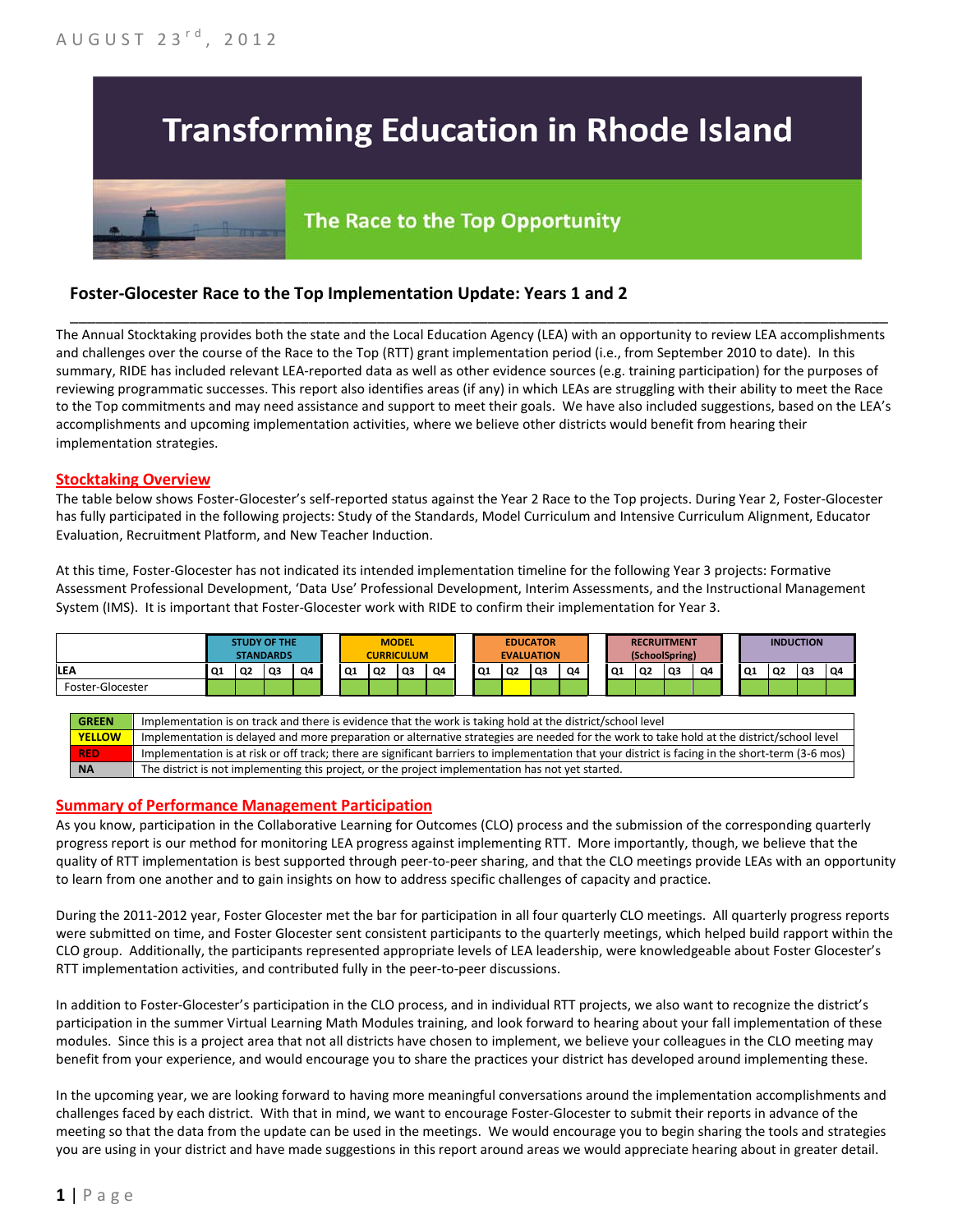#### **System of Support 1: Standards and Curriculum**

As of July 2012, Foster-Glocester is on track against the System of Support 1 Year 1 and Year 2 commitments and tasks for Race to the Top, reflected in the tables below. Based on the quarterly progress reports submitted by Foster-Glocester, we have assessed the district as 'on track,' 'delayed,' or 'off track/at risk' on each task utilizing the criteria described on page 1 of this report.

| <b>Study of the Standards</b>                                   | Year 1:<br>SY10-11 | Year 2:<br>SY11-12     |  |
|-----------------------------------------------------------------|--------------------|------------------------|--|
| Identify educators to participate in the Study of the Standards | $X^*$              |                        |  |
| Specify names and invite participants                           | $\mathbf{\Lambda}$ |                        |  |
| Coordinate schedule with RIDE for all participants              |                    |                        |  |
| Complete planned educator training                              | '                  | $\mathbf{v}$<br>$\sim$ |  |

*\*Please note: the 'x' in the above table represents the anticipated completion timeline set by RIDE, not when the district completed the task.*

| Intensive Curriculum Alignment and Model Curriculum Development                                                                                                                                                                                           |   |   | Year 2:<br>SY11-12 |
|-----------------------------------------------------------------------------------------------------------------------------------------------------------------------------------------------------------------------------------------------------------|---|---|--------------------|
| Develop and communicate a multi-year Transition Plan for the Common Core State Standards implementation, including clear<br>expectations for school level transition benchmarks and a plan for developing a curriculum aligned to the CCSS in grades K-12 |   |   | χ                  |
| Identify opportunities for educators to work collaboratively to deepen understanding of CCSS (e.g. Common Planning Time, grade<br>level team, department meetings, faculty meetings)                                                                      |   | л | χ                  |
| Conduct analyses of each core curricula to ensure that each is aligned to standards, guaranteed and viable                                                                                                                                                | X |   |                    |
| Identify which, if any, curriculum development is needed as well as the method by which curriculum will be developed (i.e. Model<br>Curriculum with the Charles A. Dana Center, through an LEA cohort, or individually)                                   | x | x |                    |
| Create implementation plan, including the identification of aligned resources, to support roll out of new curricula                                                                                                                                       |   | x | χ                  |
| Develop curriculum aligned to the Common Core State Standards, including participation in Dana Center curriculum writing and<br>leadership sessions (if applicable)                                                                                       |   | x | χ                  |

As noted in Foster-Glocester's quarterly progress reports, the district sent 8 educators to the Study of the Common Core Standards training sessions which met their RTT goals (i.e. 4 per building). Additionally, Foster-Glocester distributed the Standards guidebooks in hard copy to all teachers at the start of the 2011-2012 school year.

To encourage teacher engagement in the transition to the Common Core State Standards (CCSS), the district supplemented the RTT-funded Study of the Standards professional development by contracting with East Bay Education Collaborative (as well as another vendor) to provide three full days of professional development on the Math and ELA CCSS to middle and high-school teachers in those content areas. The district also chose to provide one full day of professional development in the ELA CCSS for science, social studies, and technology teachers. Foster-Glocester may want to consider attending RIDE supplemental professional development geared towards increasing readiness to transition through focusing on text complexity, developing text-dependent questions, and deepening understanding of the mathematics standards.

Foster-Glocester has made significant progress against implementing a guaranteed and viable curriculum aligned to the new Common Core State Standards. During the 2011-2012 school year, middle school math teachers reviewed and piloted a draft curriculum realigned to the CCSS, and units of study in ELA, Math, Science, and Social Studies were reviewed for alignment with CCSS. Through RIDE grant-funding, the district was able to participate in multi-district ELA and math curriculum development consortiums, agreeing to implement the resulting curriculum in this upcoming school year.

In their quarterly progress reports, Foster-Glocester noted that they have encountered the following challenges around this work:

- Loss of instructional time due to pulling teachers out of the classroom; limited substitute teacher pool
- RIDE-sponsored Study of the Standards was postponed and required co-scheduling between 4 districts
- Limited RTT funding allowed for only 8 participants, which did not meet the district's needs
- Locating consultants to provide supplemental professional development, as well as funding for those consultants, was difficult
- Providing CCSS professional development to art, music, physical education, and world language educators

We want to commend Foster-Glocester on their collaboration around resources and strategies that will deepen educator understanding of the new Common Core State Standards and accelerate the implementation of the new standards at the classroom level. We hope that you will take the opportunity to share the curriculum materials you are developing with your fellow CLO colleagues during upcoming meetings, or with all districts through the Instructional Management System (IMS).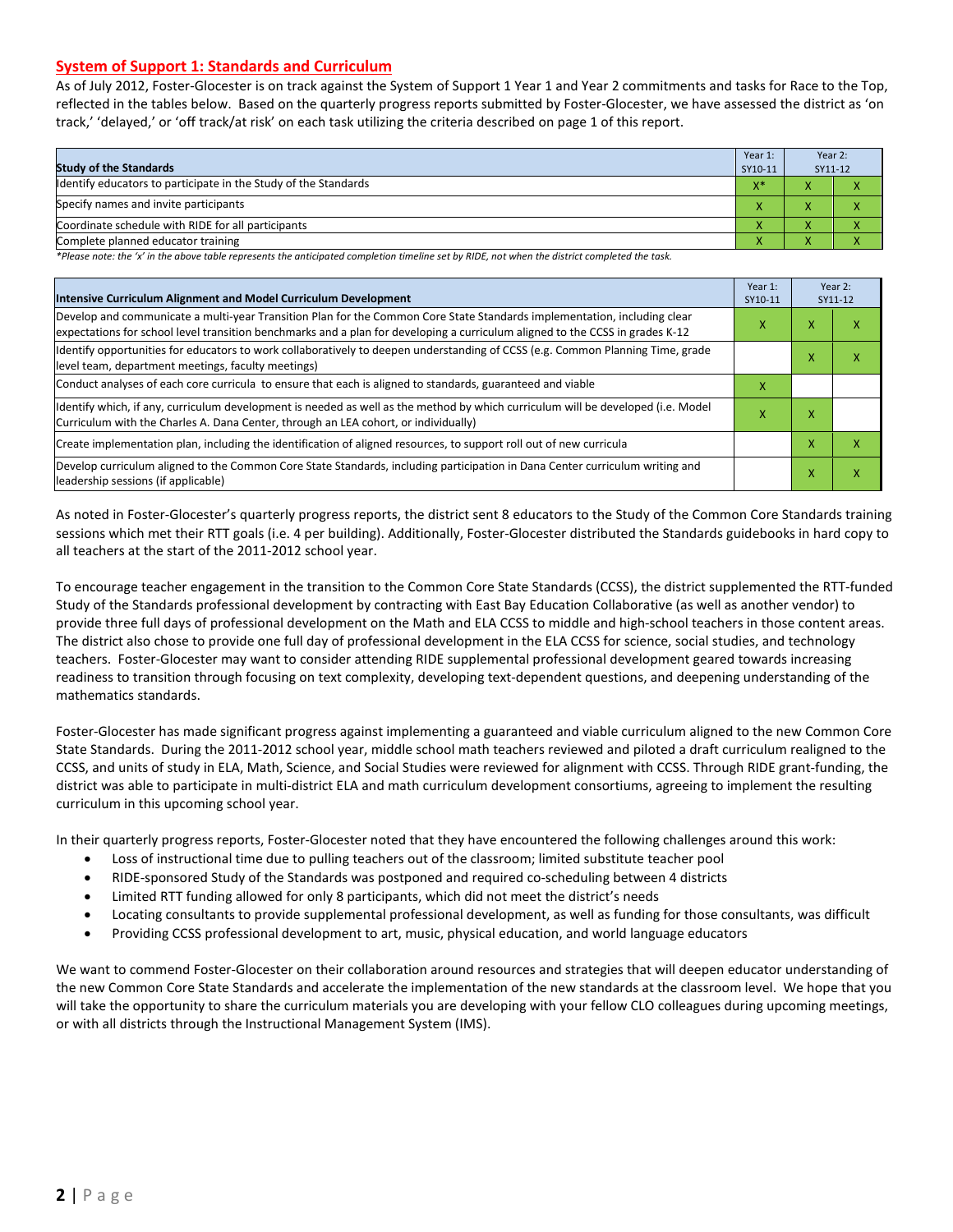#### **System of Support 2: Instructional Improvement Systems**

As of July 2012, Foster-Glocester is on track against the System of Support 2 Year 1 and 2 commitments and tasks for Race to the Top. Based on information provided to RIDE, we anticipate that Foster-Glocester will implement the following data systems during school year 2013-2014: Formative Assessment online professional development modules, 'Data Use' professional development, Interim Assessments and the Instructional Management Systems.

We appreciate the district's participation in 'data use' focus groups, and their enthusiasm for participating in the 'Data Use' professional development during the 2011-2012 school year. While we regret that we were not able to accommodate the district due to the delayed response, we are looking forward to Foster-Glocester's participation in the 2013-2014 school year.

In the upcoming weeks, RIDE will be providing refresher trainings on all components of the IMS. We encourage all districts that plan to implement the IMS during the upcoming school year to consider sending applicable staff members to those sessions. Additionally, some functionality in the Instructional Management System is dependent upon the timely submission of Teacher-Course-Student data.

Additionally, RIDE would like to remind the district that several crucial steps must be taken before the district can implement any of the RTT data systems (including the EPSS and IMS). If it has not already done so, Foster-Glocester should provide RIDE with a district point of contact for configuration of the single sign-on portal as well as the EPSS and IMS systems. For questions or concerns, contact the RIDE contact for the applicable system or [helpdesk@RIDE.ri.gov](mailto:helpdesk@RIDE.ri.gov)

| <b>Formative Assessment Online Professional Development Modules</b>                                                                                                                                       | Year 1:<br>SY10-11 | Year 2:<br>SY11-12 |
|-----------------------------------------------------------------------------------------------------------------------------------------------------------------------------------------------------------|--------------------|--------------------|
| Create multiyear plan for implementation of formative assessment PD modules, including the process and timelines by which all<br>leducators will participate in the formative assessment training modules |                    |                    |
| Ildentify facilitators who will support the implementation of formative assessment practices in daily instruction                                                                                         |                    |                    |

| <b>Interim Assessments</b>                                                                                                                                                              | Year 1:<br>SY10-11 | Year 2:<br>SY11-12 |
|-----------------------------------------------------------------------------------------------------------------------------------------------------------------------------------------|--------------------|--------------------|
| Identify method by which all educators will have access to interim assessments                                                                                                          |                    |                    |
| Develop timeline for training of all educators in the use of interim assessments utilizing train-the-trainer model                                                                      |                    |                    |
| Develop protocols or expectations regarding the use of interim assessment to inform instruction including timelines for<br>administration and process for scoring and reporting results |                    |                    |

| <b>Instructional Management System (IMS)</b>                                                                                                                                                                                           | Year 1:<br>SY10-11                     |   | Year 2:<br>SY11-12 |
|----------------------------------------------------------------------------------------------------------------------------------------------------------------------------------------------------------------------------------------|----------------------------------------|---|--------------------|
| Designate an LEA data steward to support decision making around data collections and systems implementation and to provide input<br>and feedback on data initiatives through designated representatives                                | Identify<br><b>LEA Data</b><br>Steward | x |                    |
| Maintain data quality standards of local student information systems and upload local assessment data and program information as<br>required by RIDE in a timely manner                                                                | X                                      | x |                    |
| Review the RIDE IMS Training Plan and develop a multivear training and implementation plan to provide all educators with access<br>and training on the system                                                                          |                                        |   |                    |
| Based on IMS Training Plan guidance, register and attend training for Administrative Users (i.e. users who will maintain and configure<br>both the Primary IMS and RtI Module) and LEA Trainers (i.e. staff to be trained as trainers) |                                        |   |                    |
| Following RIDE training, LEA Administrative Users and LEA Trainers configure the IMS for educator use and to provide end users with<br>access and training needed to utilize the IMS for daily activities                              |                                        |   |                    |

| 'Data Use' Professional Development                                                                                                                                                                                                                                                     | Year 1:<br>SY10-11 | Year 2:<br>SY11-12 |         |
|-----------------------------------------------------------------------------------------------------------------------------------------------------------------------------------------------------------------------------------------------------------------------------------------|--------------------|--------------------|---------|
| Complete a needs assessment survey indicating the use of and collaboration around data within schools and across the LEA                                                                                                                                                                |                    |                    |         |
| Based on RIDE implementation plan, determine the timing (i.e. Year 1, Year 2, or staggered across Year 1 and Year 2) of LEA<br>participation in 'Data Use' Professional Development and provide RIDE with the schools that will participate in Year 1 and/or Year 2<br>training cohorts |                    |                    | л       |
| In coordination with RIDE, select 'Data Use' training dates for each cohort of schools, as applicable                                                                                                                                                                                   |                    |                    | Year 1* |
| Identify and provide RIDE with the leadership team members from each school who will participate in the Year 1 and/or Year 2<br>training cohorts, as applicable                                                                                                                         |                    |                    | Year 1* |

*\* Please note that, for this project, 'Year 1' refers to cohort 1 taking place during SY2012-13, and 'Year 2' refers to cohort 2 taking place during SY2013-14.*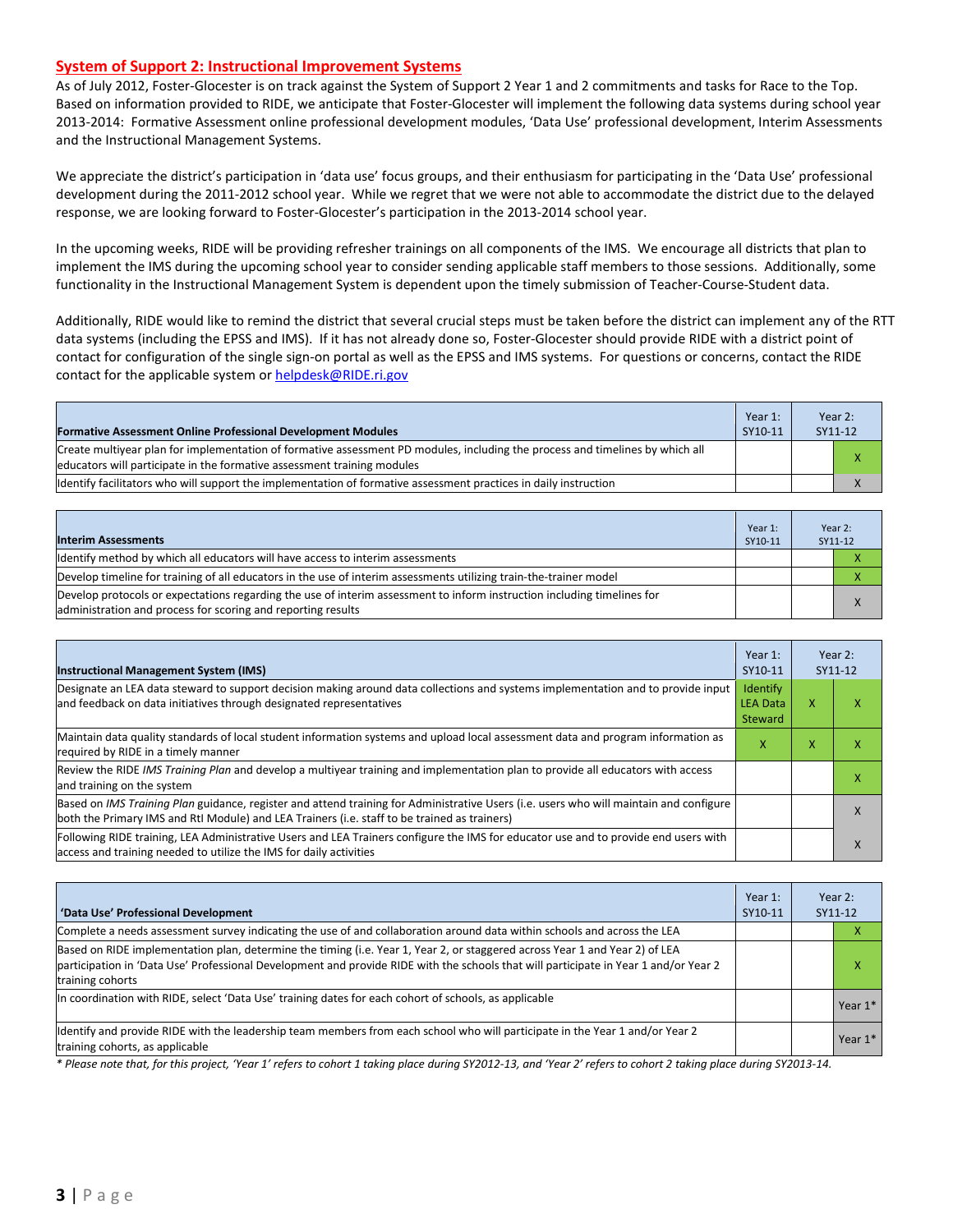#### **System of Support 3: Educator Effectiveness**

As of July 2012, Foster-Glocester is delayed against the System of Support 3 Year 1 and 2 commitments and tasks for Race to the Top.

| <b>Educator Evaluation</b>                                                                                                                                                                            |   |   | Year 2:<br>SY11-12 |
|-------------------------------------------------------------------------------------------------------------------------------------------------------------------------------------------------------|---|---|--------------------|
| Participate in educator evaluation model design, development and refinement feedback opportunities.                                                                                                   | х | X | x                  |
| Identify District Evaluation Committee members, responsible for monitoring the implementation of the system and providing<br>recommendations to LEA leadership teams.                                 |   | X | x                  |
| Participate in field testing to support RI Model development                                                                                                                                          | x |   |                    |
| Identify individuals who will serve as primary and, if applicable, secondary/complementary evaluators                                                                                                 |   |   | x                  |
| Send all required evaluators to RIDE-provided evaluator training on model; Send evaluators and system administrators to training on<br>the Educator Performance Support System (EPSS) data system     |   |   | X                  |
| Examine LEA Policies and Contracts for Challenges; where applicable, consider memorandums of understanding or contract renewal<br>language which will support district implementation of evaluations. | X | X | x                  |
| Create a plan for the appropriate use of funds to support implementation of educator evaluation system.                                                                                               |   |   | x                  |
| Complete required RI Model components of educators and building administrator evaluations.                                                                                                            |   |   | X                  |
| Submit evaluation data and documentation (e.g. component and summative level ratings, verified rosters); provide other requested<br>information to support RIDE research and system improvement.      |   |   | x                  |

Based on their quarterly progress reports, Foster-Glocester has implemented all components of the Rhode Island Model for teacher and building administrator evaluations and has submitted final summative ratings to RIDE.

At the start of the school year, Foster-Glocester created a District Evaluation Committee (comprised of teachers, support personnel, principals, central office staff, and union reps) which has been submitted to RIDE. To support teacher understanding of the evaluation process, Foster-Glocester created a number of support documents (including a Communication Plan that answered Frequently Asked Questions), two district-wide Professional Growth Goals (PGG) with corresponding action plans, and district SLOs, to provide guidance to teachers. The district administrative team developed support protocols and professional development for each step of the RI Model.

Foster-Glocester attended all evaluation training modules offered by RIDE during the 2011-2012 school year. Currently, participants from the district are registered for the upcoming summer training. We want to remind the district that all personnel responsible for evaluating teachers and building administrators must attend Academy training during summer 2012, as well as two half-days of additional professional development taking place over the 2012-2013 school year and online observation practice; personnel responsible for evaluating both teachers and building administrators (e.g., a principal who evaluates teachers and an assistant principal) are only required to attend the *Academy for Personnel Evaluating Teachers*.

In their quarterly progress report, Foster-Glocester noted that they have encountered the following challenges around this work:

- Evaluators were unable to implement certain aspects of the evaluation process at the start of the year because of training delays
- Administrators are frequently pulled out of the building, limiting their ability to meet with staff/parents about day-to-day issues
- The redirection of support staff in the school to meet the growing demand for data collection associated with this work
- Adjustment to a new rubric was difficult for evaluators. They struggled to find evidence to support specific score qualifications

RIDE has appreciated Foster-Glocester's collaboration and thought partnership around the development and refinement of educator evaluation processes. In the upcoming school year, we hope that Foster-Glocester continues to share the strategies and resources they are using to support their evaluation process.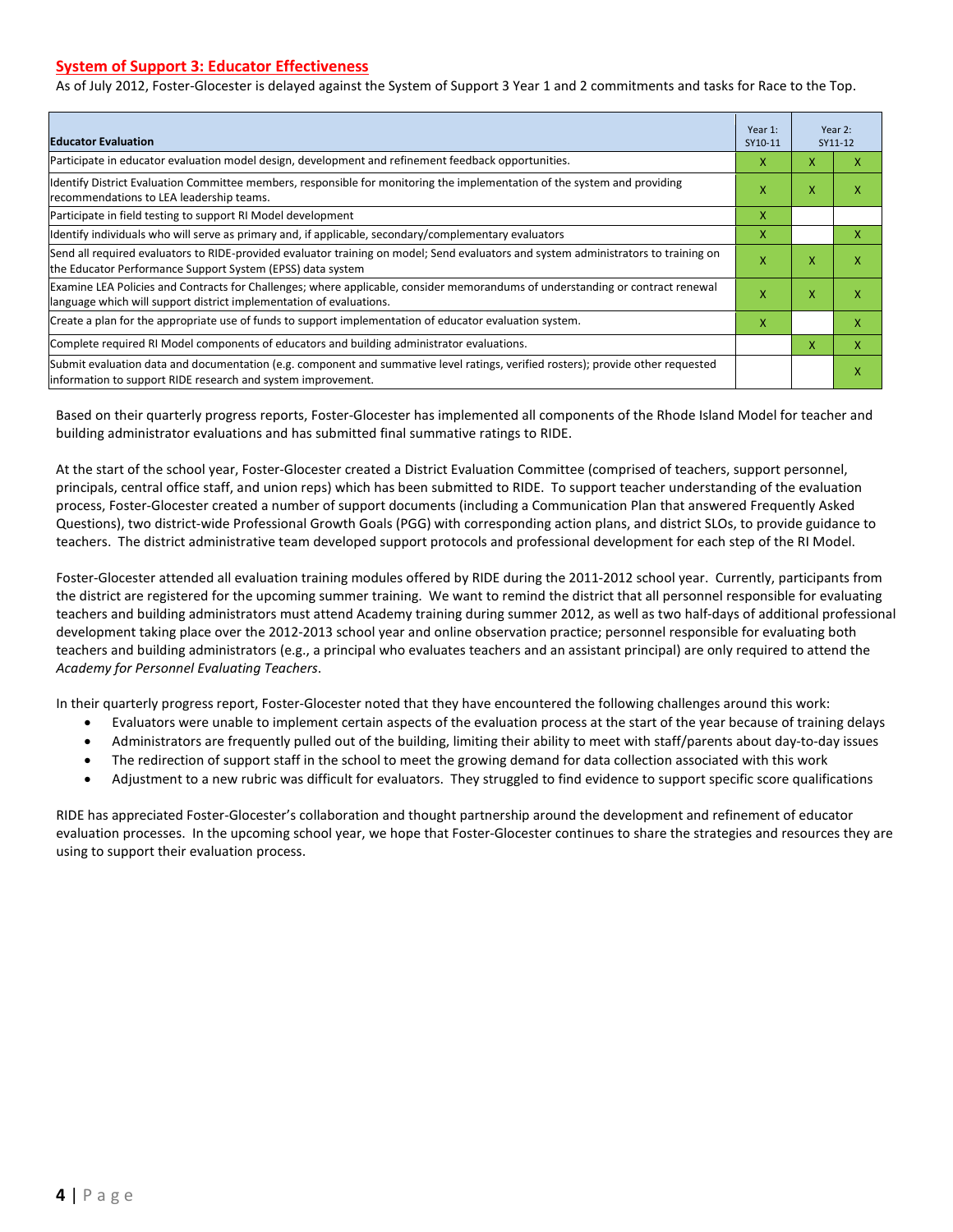#### **System of Support 4: Human Capital Development**

As of July 2012, Foster-Glocester is on track against the System of Support 4 Year 1 and 2 commitments and tasks for Race to the Top.

| <b>Recruitment (SchoolSpring)</b>                                                            | Year 1:<br>SY10-11 | Year 2:<br>SY11-12 |
|----------------------------------------------------------------------------------------------|--------------------|--------------------|
| Provide RIDE with feedback on the desired functionality of a state-wide recruitment platform | X                  |                    |
| Attend orientation sessions with selected vendor and train relevant personnel as needed      |                    |                    |
| [Post open positions using the state-wide Recruitment Platform (SchoolSpring)                |                    |                    |

| <b>Beginning Teacher Induction</b>                                                                                                                                            | Year 1:<br>SY10-11 |                | Year 2:<br>SY11-12 |
|-------------------------------------------------------------------------------------------------------------------------------------------------------------------------------|--------------------|----------------|--------------------|
| Provide RIDE with feedback around the proposed design of the Induction Coach program                                                                                          | X                  |                |                    |
| If applicable, recommend potential Induction Coaches to RIDE                                                                                                                  | X                  |                |                    |
| Review and revise hiring policies, timelines and processes in order to support appropriate and timely projections for anticipated hires<br>requiring induction coach services |                    |                |                    |
| Provide RIDE with list of beginning teachers who will receive Induction Coach support in a timely manner in order to ensure that all<br>beginning teachers have coaching      |                    |                |                    |
| Participate in RIDE-provided information opportunities in order to learn about induction coach program                                                                        | x                  | $\overline{ }$ |                    |

During the 2011-2012 school year, Foster-Glocester began using the SchoolSping recruitment platform. In preparation for the 2012-2013 school year, Foster-Glocester will utilize the SchoolSpring recruitment platform to recruit for open positions. The district found that the program met their needs well, and RIDE anticipates that they will continue to use SchoolSpring.

During the 2011-2012 school year, Foster-Glocester had 2 beginning teachers which were supported by a RIDE induction coach. The district Assistant Superintendent and a department chairperson met regularly with the mentor to collaborate on the support for the new teachers. Both teachers expressed that they found the mentor well-informed and helpful and the state-wide sessions beneficial.

In the upcoming CLO sessions, RIDE looks forward to engaging in a deeper conversation around the revisions that Foster-Glocester and other LEAs have made to their hiring policies, timelines and processes in order to support broader human capital initiatives including recruitment of highly qualified and diverse candidates and providing data-driven induction support to beginning teachers.